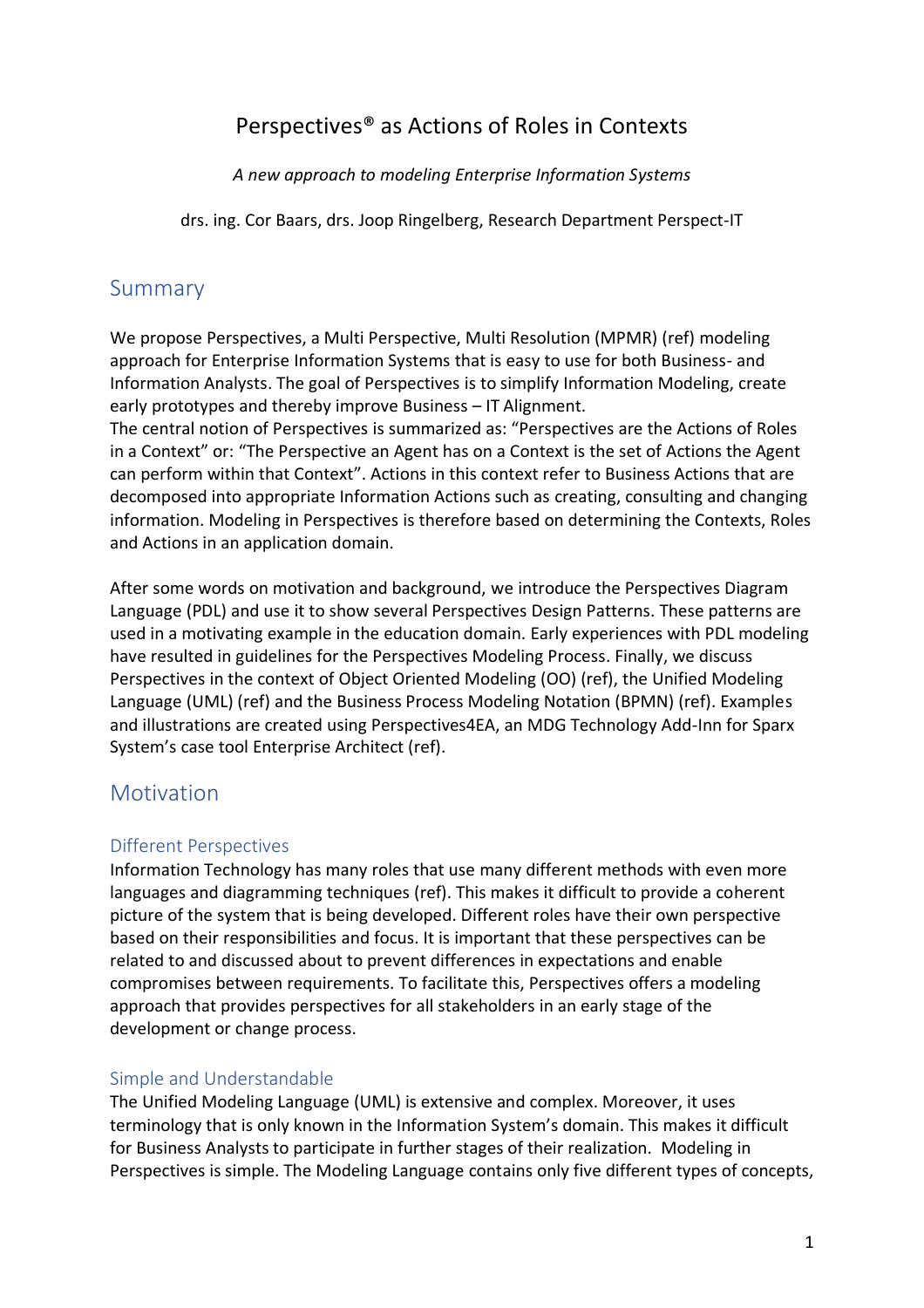two types of Diagrams and one type of relation. All these have names that are understood by Business Analysts as well as Information Analysts. Despite Perspective's simplicity, it replaces the UML Class Diagram, Use Case Diagram, Activity Diagram, State Diagram and Component Diagram.

### Modeling Agility

With Perspectives the Analyst creates multi-perspective prototypes of Information Systems. To facilitate an iterative approach, the Perspectives Tooling is optimized for modeling speed. With only the minimum of analyst input, a maximum of modeling artifacts is generated. Moreover, from the modeling artifacts, prototypes of the user interface are generated. This enables the validation of the prototypes during a modeling session with the Product Owner or other Business Representatives. First experiences indicate that this vastly improves the efficiency of the modeling process.

## The Role of Contexts

Context is the stage on which events occur and actions are performed (ref.). Roles, events and Actions are the foreground of which Context is the background. The context helps to understand them by putting them in perspective. A clear example is disambiguation of wordmeaning.

Another role of Context is scoping. An example is variable scoping in programming languages. Private properties are only defined inside functions or objects, public properties are visible outside of these.

Contexts can be embedded in other contexts. Embedded Contexts are more specific than their Contexts. More specific Context indicate more specific Properties of Roles and more specific Actions of Agents.

## Dynamic/ Adaptive Case Management

Although deterministic processes can be modeled in Perspectives, it is particularly suited for the development of Dynamic and Adaptive Case Management Systems. Dynamic in that the Actions, the user can perform are dependent on the Context and adaptive in that the Actions are also dependent on the role the User has in a Context.

# The Perspectives Modeling Language (PDL)

The Perspectives Modeling Language is a graphical modeling language. It includes five basic types of artifacts:

- Contexts,
- Roles,
- Actions,
- Views and
- Properties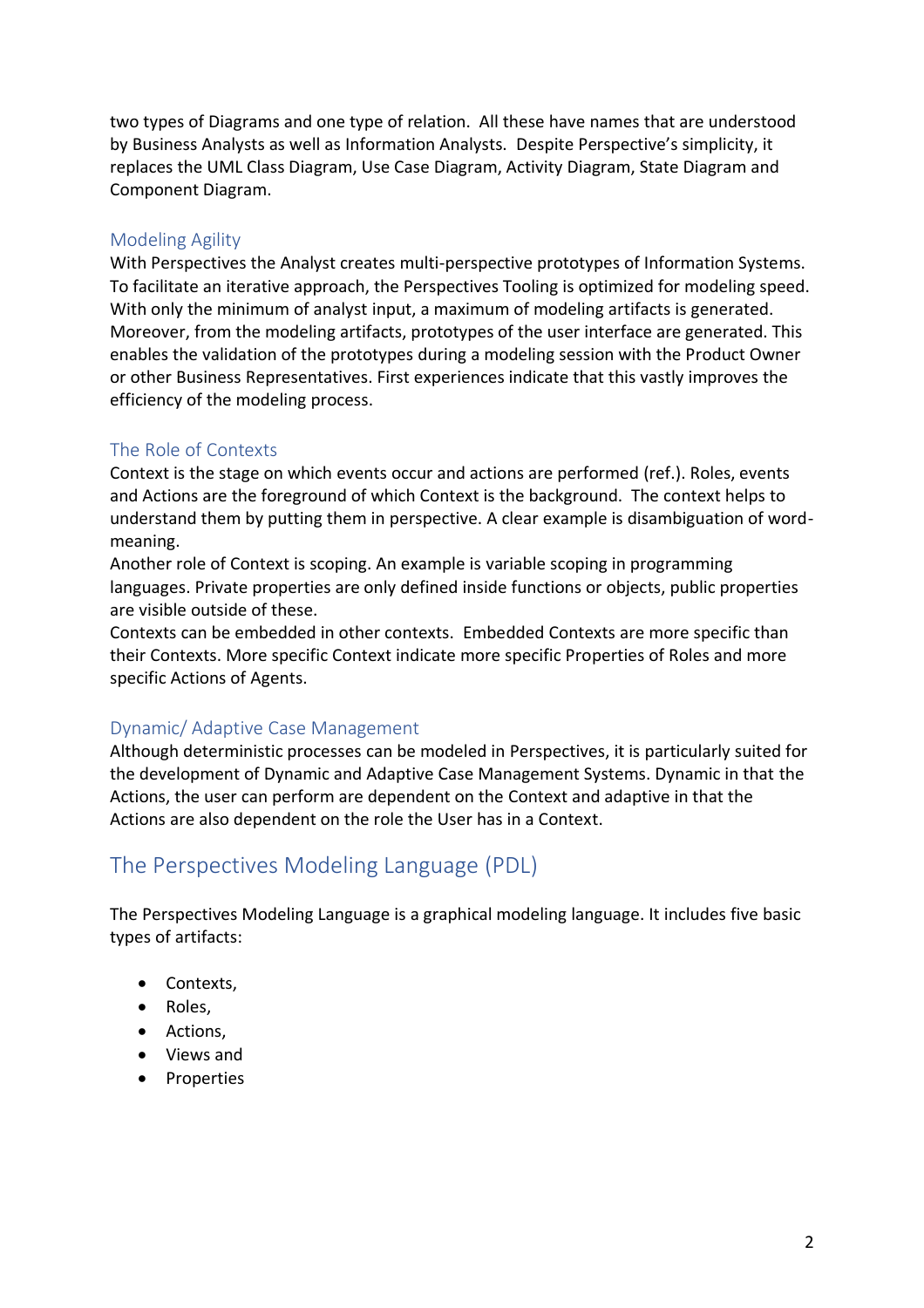#### Contexts

Contexts have Roles and Roles have Properties. Contexts do not have Properties themselves. The Public Properties of a Context are defined in the External Role of a Context, the Private Properties of a Context are defined in the Internal Role of a Context.



#### Figure XX: Context with its External Role



#### Figure XX: Context with its External and Internal Role



Figure XX: Right Context Embedded in Left Context

#### Roles

Roles are the "Entities" of the PDL. Roles contain the Properties that represent their state. There are two types of Roles. Ordinary Roles and Agents. Agents are User Roles or Bots. In contrast to ordinary Roles, Agents can be the Subjects of Actions. User Roles and Bots can perform Actions in a Context, ordinary Roles cannot.



Figure XX: Role, User Role and Bot

#### The "In" Relation

There is only one type of relation in a Perspectives model; the "In" relation. This asymmetric relation represents the embedding relation between Roles. In Perspectives, we say that a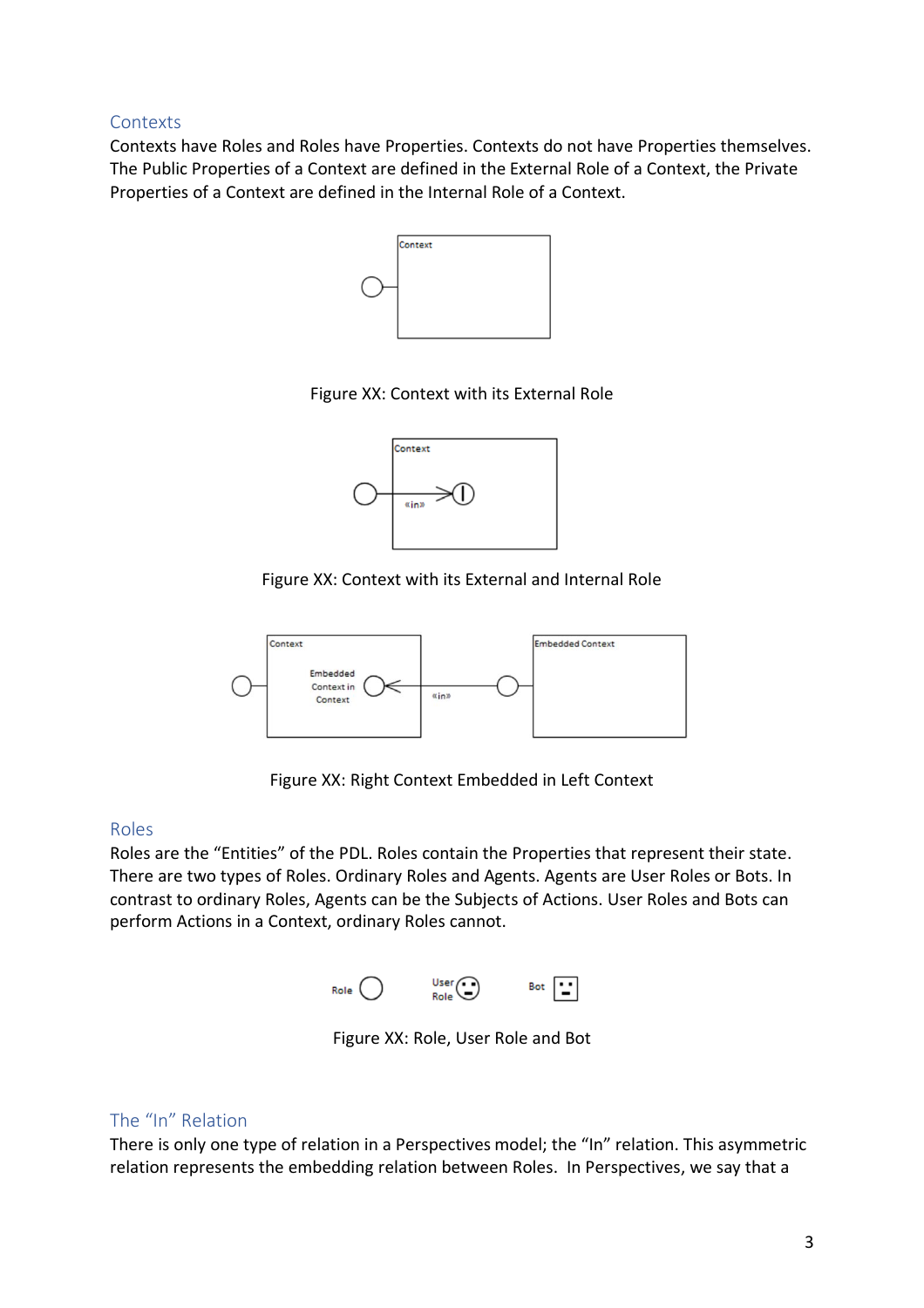Role is "filled" by an embedded Role. The "In" relation is represented with an arrow from Role to embedded Role.



Figure XX: Roles fill Roles

#### Views and Properties

l

Roles have Views and Properties. A View is a selection of Properties of a Role that is relevant in the context of specific Actions<sup>1</sup>. An example is the Contact Information of a Person Although a Person may have many properties, only the Properties comprising the Contact Information are relevant when communicating with them.



Figure XX: View with Properties

When a Role is filled by another Role, the Properties of the first will be available in the second. This corresponds but is not the same as the notion of "inheritance" in Object Oriented Modelling.

 $1$  The Perspectives View is analogous to the View in Database Management Systems (DBMS) (ref)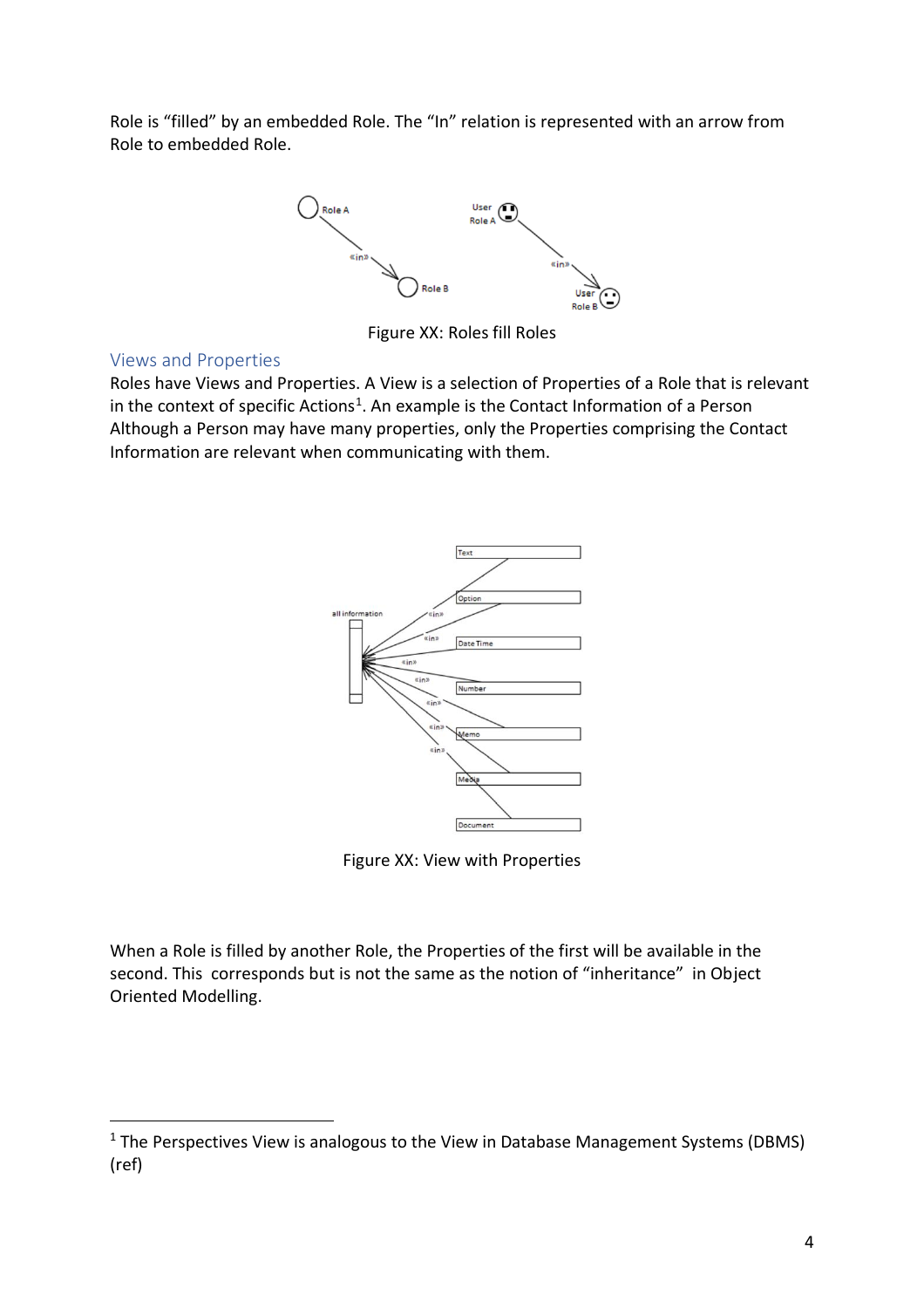#### Actions

l

Actions constitute the behavioral aspect of the PDL and are defined in a graphical form as well as linguistic terms. Actions have a Subject Role and an Object Role. The Subject Role can be filled with Agents (User Roles or Bots), the Object Role can be filled with all three types of Roles that is Roles, User Roles and Bots. Note that when in a Context a User Role or Bot will only fill Object Roles of Actions, they cannot perform Actions themselves in that Context but are only the Objects of other Agent's Actions.<sup>2</sup>



Figure XX: An Action with a Subject Role and An Object Role



Figure XX: Action with a filled Subject Role and a filled Object Role

In the PDL, all Roles that fill Subject- and Object Roles of an Action must be present in the Context of the Action. When an Object or Subject of an Action is outside the Context of the Action, which is often the case, an additional Role must be specified in the Context of the Action that is filled with the appropriate Roles outside the Context.



Figure XX: Action with filled Subject- and Object Roles in a Context

In the PDL all Roles that fill Subject- and Object Roles of an Action must be present in the Context of the Action. When an Object or Subject of an Action is outside the Context of the Action, which is often the case, an additional Role must be specified in the Context of the Action that is filled with the appropriate Roles outside the Context.

 $2$  Action may also have indirect Objects. Then a third Action Role is added that can be filled with any type of Role, dependent on the semantics of the Action.<sup>2</sup> Actions with Indirect Objects are not in scope of this paper and will be discussed elsewhere.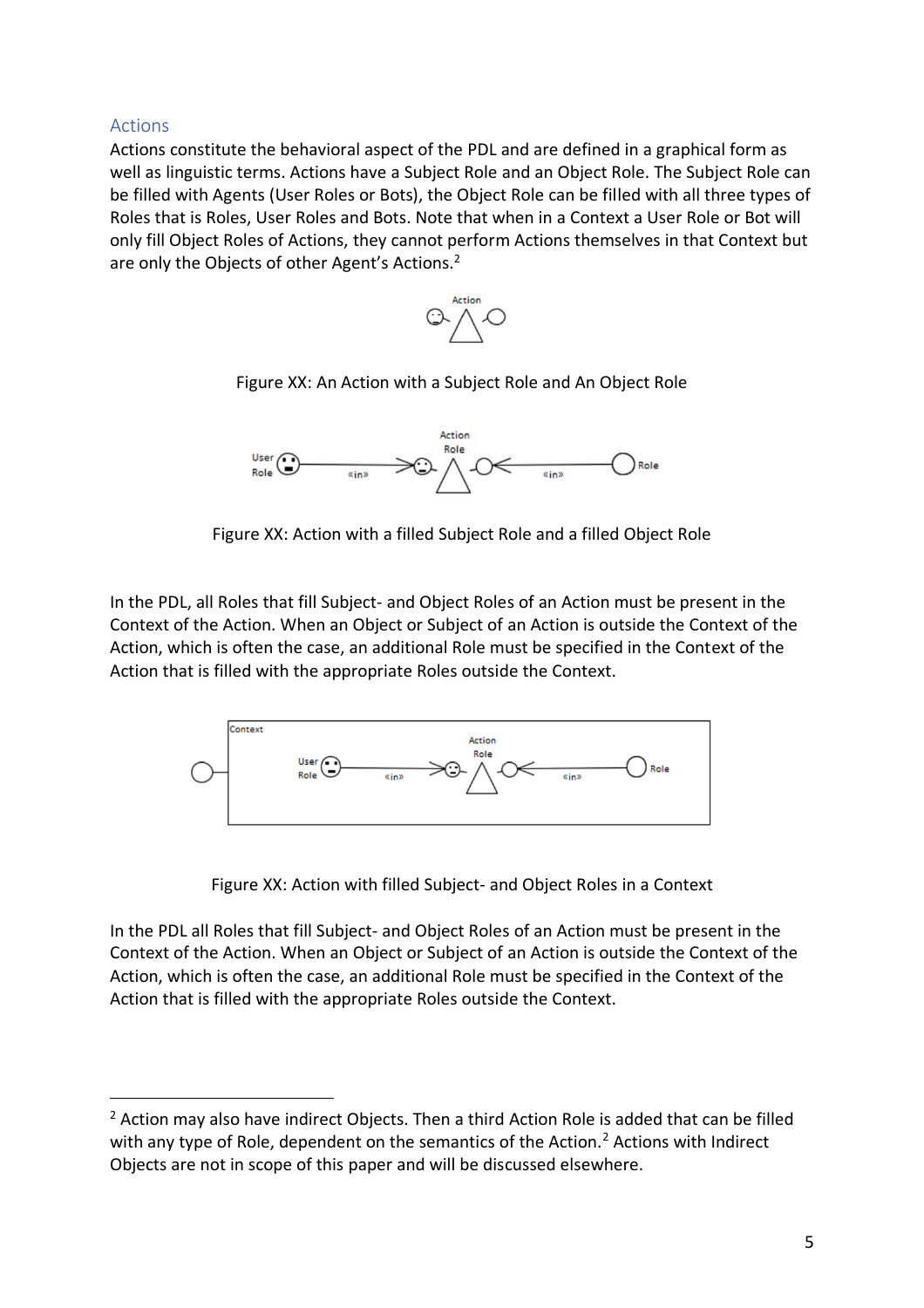

Figure XX: Action with Subject Role filled by local Role that is filled with Role from outside the Action's Context

## Calculated Roles and Properties

Roles as well as Properties, can be calculated that is, be derived from other Roles and Properties. Calculating the value of a Property can be the result of the execution of a query, composed of Perspectives Functions, or a foreign function that is performed outside the context of Perspectives. A calculated Role is usually a selection query executed on a Role from one of the embedding Context.

## Summary of the Perspectives Modeling Language

The PERSPECT Modeling Language can be summarized as follows:

- 1. Contexts have Roles and Roles have Properties
- 2. Contexts have an Internal Role for Private Properties and an External Role for Public **Properties**
- 3. Roles are filled with other Roles that together form the Role Chain of a Role
- 4. A Role contains all Properties that are defined in the Role itself or Properties that are defined in all Roles in its Role Chain
- 5. Actions have fixed Roles: Subject, Object and possibly Indirect Object
- 6. The Subject Role of an Action is filled by one or more Agents, the Object Role of an Action can be filled by only one Role of any type: Role, User Role or Bot
- 7. A View of a Role is a selection of the Properties of that Role, that is relevant in the Context of an Action
- 8. The View of an Action defines the minimal set of Properties of a Role that is required for the Role to be the Object of the Action
- 9. A Role can only be the Object of an Action when the Roles contain the Properties that are part of the view of an Action
- 10. Roles and Properties can be calculated based on other (calculated) Roles and Properties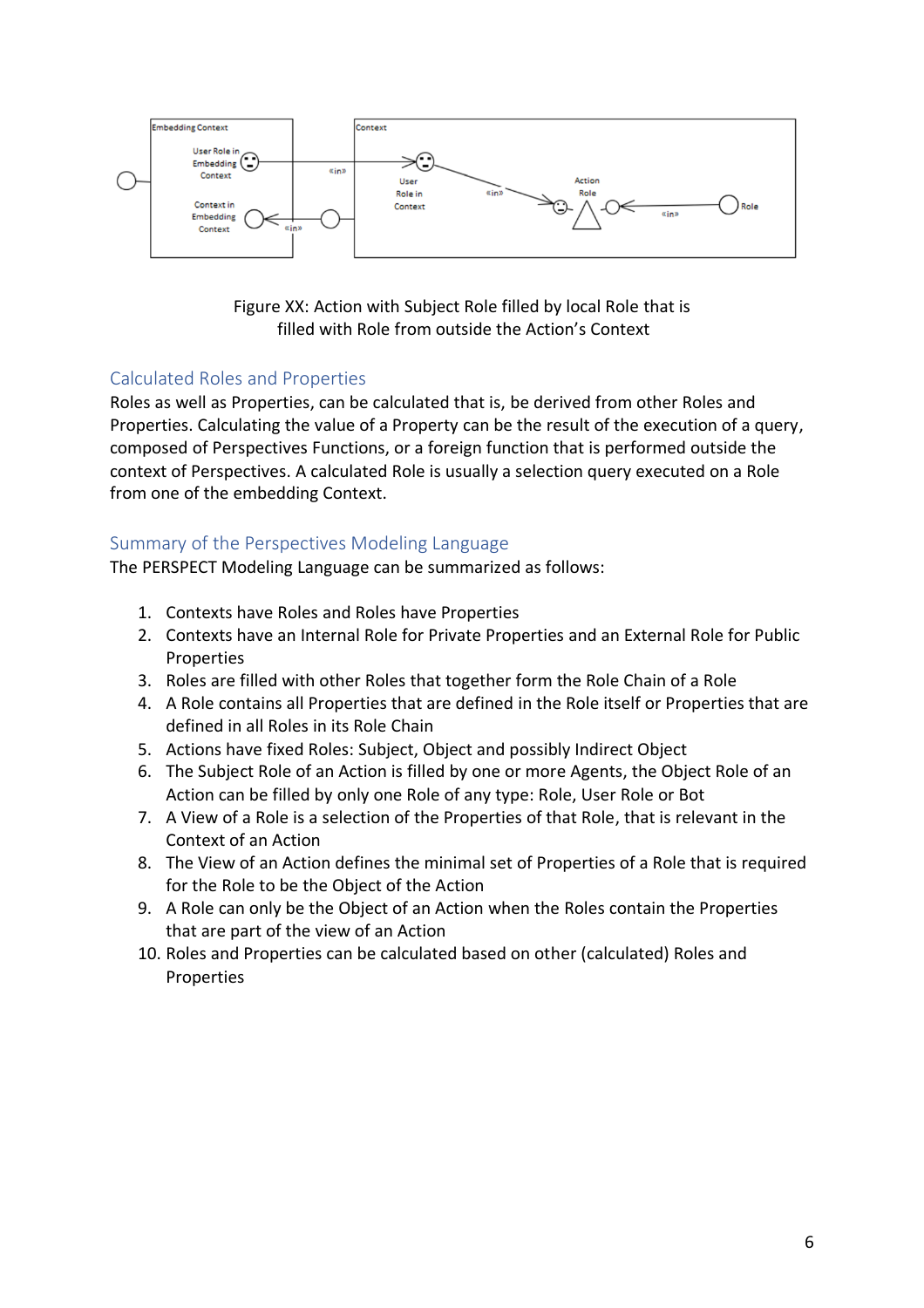# Types of Contexts, Roles, Actions, Properties and Views

Although the number of different artifacts in the PDL is quite limited, it includes a larger number of different types of these artifacts.

### **Contexts**

Perspectives provides seven types of Contexts:

- **Activities:** execution contexts that have a time and place and a Role that performs the Activity
- **Cases:** management contexts in which the Activities are managed. Typical Examples are a Process or a Project
- **States:** contexts within Cases and Activities that represent the status of a Case or Activity. States determine which Actions Actor-roles can perform given the status of a Case or Activity
- **Parties:** groups, teams or organizations that provide the Actors that perform Actions in Cases and Activities
- **Domains:** container contexts that contain Parties and Cases that belong together in a domain. Examples are the Healthcare Domain or the Personal Domain
- **Aspects** are reusable collections of Perspectives that can be imported in a Perspectives project. In contrast to the Roles and Actions of a Context, Aspect artifacts will not be instantiated

#### Roles

Perspectives provides three types of Roles:

- **Roles:** any Role that can serve as the Object of an Action. Only Roles contain Properties. The Properties of a Context are defined in the External (public) and Internal (private) Role of a Context.
- **User Roles:** represent the Role the User will have in a Perspective model. User Roles can only be filled by other User Roles
- **Bots:** represent the System. Per definition the Actions of a Bot are automated and will be performed as soon as their Condition is fulfilled. Together with the User Roles, the Bots represent the Agents in a Perspectives model. Only Agents can be the Subjects of Actions. Obviously, Agents can also be the Objects of Actions.

## Actions

Perspectives provides seven types of Actions:

- **Consults:** consultation of the Property values of the View of the Role that represents the Object of the Action
- **Changes:** changing of the Property values of the View of the Role that represents the Object of the Action
- **Creates:** a new instance of a Role or a Context. The associated Action View represents the Properties that must be provided during the creation
- **Removes:** removes an instance of a Role or Context. The instance can be added to a different Context if appropriate. Together, these four Actions represent the Information Actions in Perspectives. They are the Perspectives's version of the wellknown Create, Read, Update and Delete (CRUD) actions of Information Systems